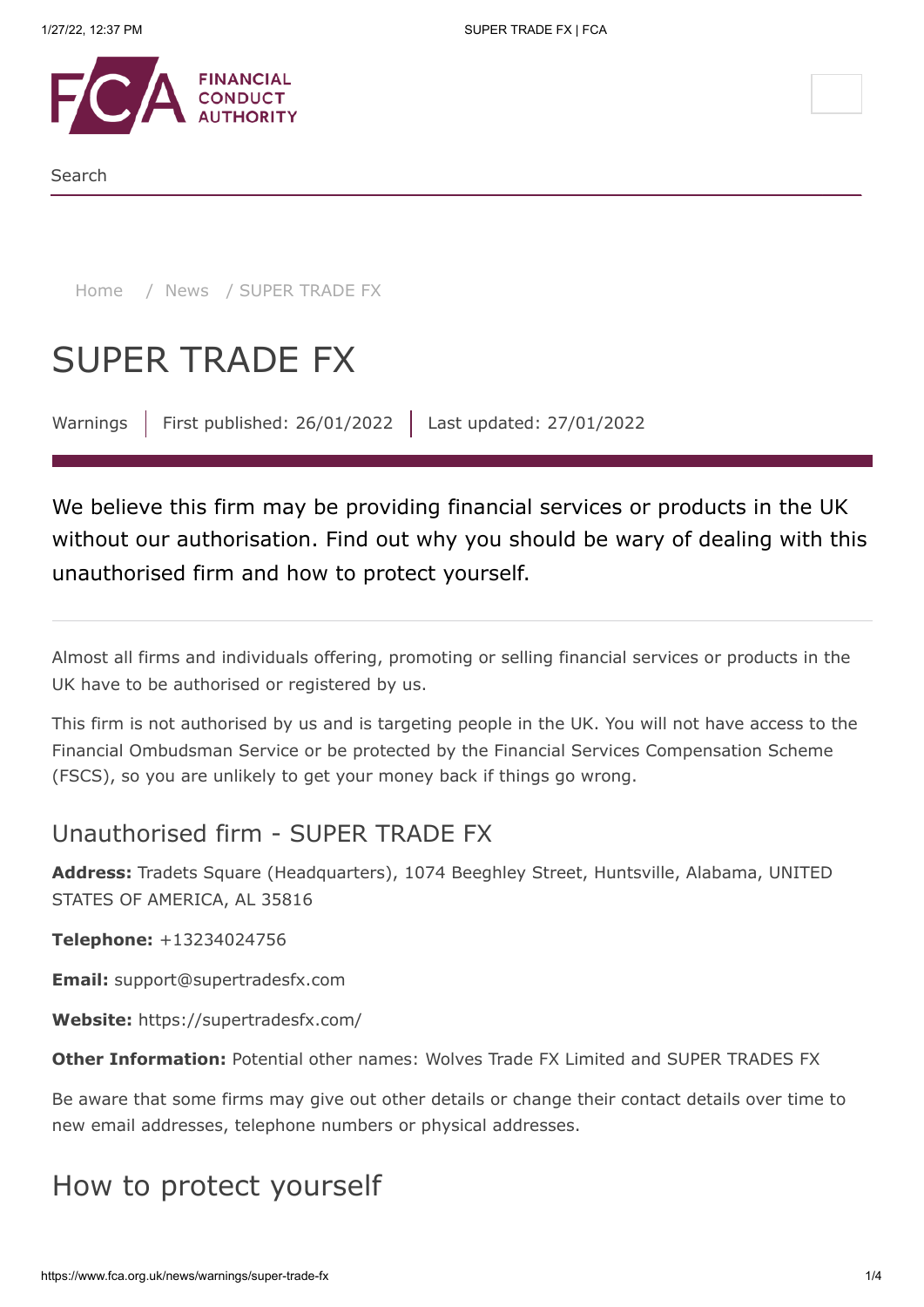#### 1/27/22, 12:37 PM SUPER TRADE FX | FCA

Dealing with financial firms that are authorised or registered by us gives you greater protection if things go wrong. Check the **Financial Services** (FS) Register to ensure they are authorised or registered. It has information on firms and individuals that are, or have been, regulated by us.

If you used an authorised firm or registered firm, access to the Financial Ombudsman Service and FSCS protection will depend on the investment you are making, the service the firm is providing, and the permissions the firm has. If you would like further information about protection, the authorised or registered firm should be able to help.

If a firm does not appear on the FS Register but claims it does, contact our Consumer Helpline on 0800 111 6768.

There are more steps you should take to [protect yourself from scams](https://www.fca.org.uk/consumers/avoid-scams-unauthorised-firms).

# Report an unauthorised firm

If you think you have been approached by an unauthorised firm, you should contact our Consumer Helpline on 0800 111 6768. If you have been approached by a scam firm, then please visit our [contact us page.](https://www.fca.org.uk/contact)

### Was this page helpful?

Yes No

Submit Feedback

Share page

[More information](#page-1-0)

<span id="page-1-0"></span>[Check the Register](https://register.fca.org.uk/)

[Unauthorised firms and individuals](https://www.fca.org.uk/consumers/unauthorised-firms-individuals)

[Avoid scams and unauthorised firms](https://www.fca.org.uk/consumers/avoid-scams-unauthorised-firms)

[Warnings from foreign regulators](https://www.iosco.org/investor_protection/?subsection=investor_alerts_portal)

[Report an unauthorised firm](https://www.fca.org.uk/consumers/report-scam-unauthorised-firm)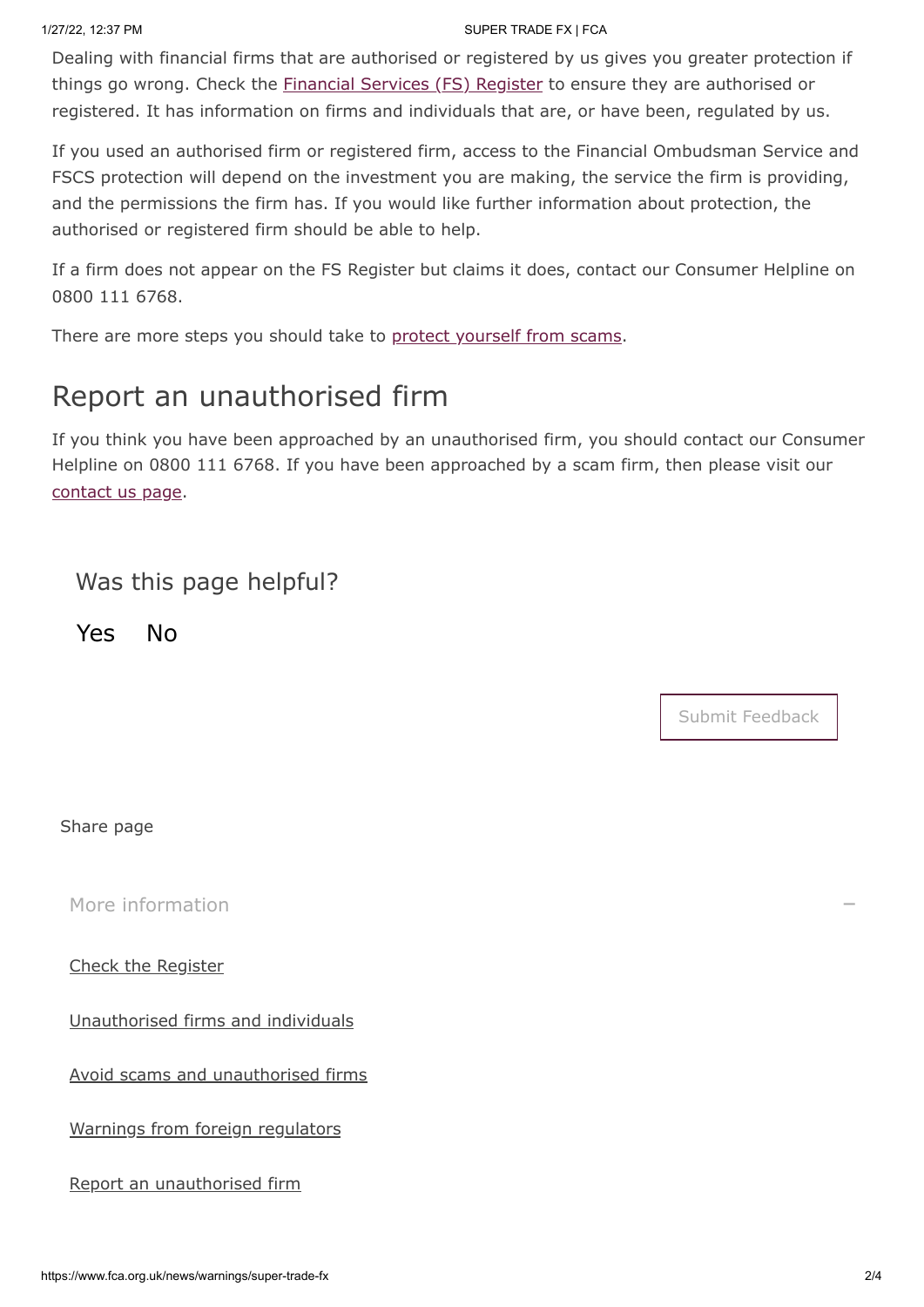### [Action Fraud](https://www.fca.org.uk/consumers/report-scam-unauthorised-firm)

Social

| Accessibility                                  |  |
|------------------------------------------------|--|
| Complain about us                              |  |
| Copyright notice                               |  |
| Corporate responsibility                       |  |
| Cymraeg                                        |  |
| Freedom of information                         |  |
| Modern Slavery and Human Trafficking Statement |  |
| Privacy                                        |  |
| Sitemap                                        |  |
| Translated languages                           |  |
| Registers and Systems                          |  |
|                                                |  |
| Mutuals Public Register                        |  |
| Connect                                        |  |
| FCA Handbook                                   |  |
| Financial Services Register                    |  |
| RegData                                        |  |
| Careers                                        |  |
| Careers home                                   |  |
|                                                |  |
| Early careers                                  |  |
| Experienced professionals                      |  |
| Search jobs and apply                          |  |
| Contact                                        |  |